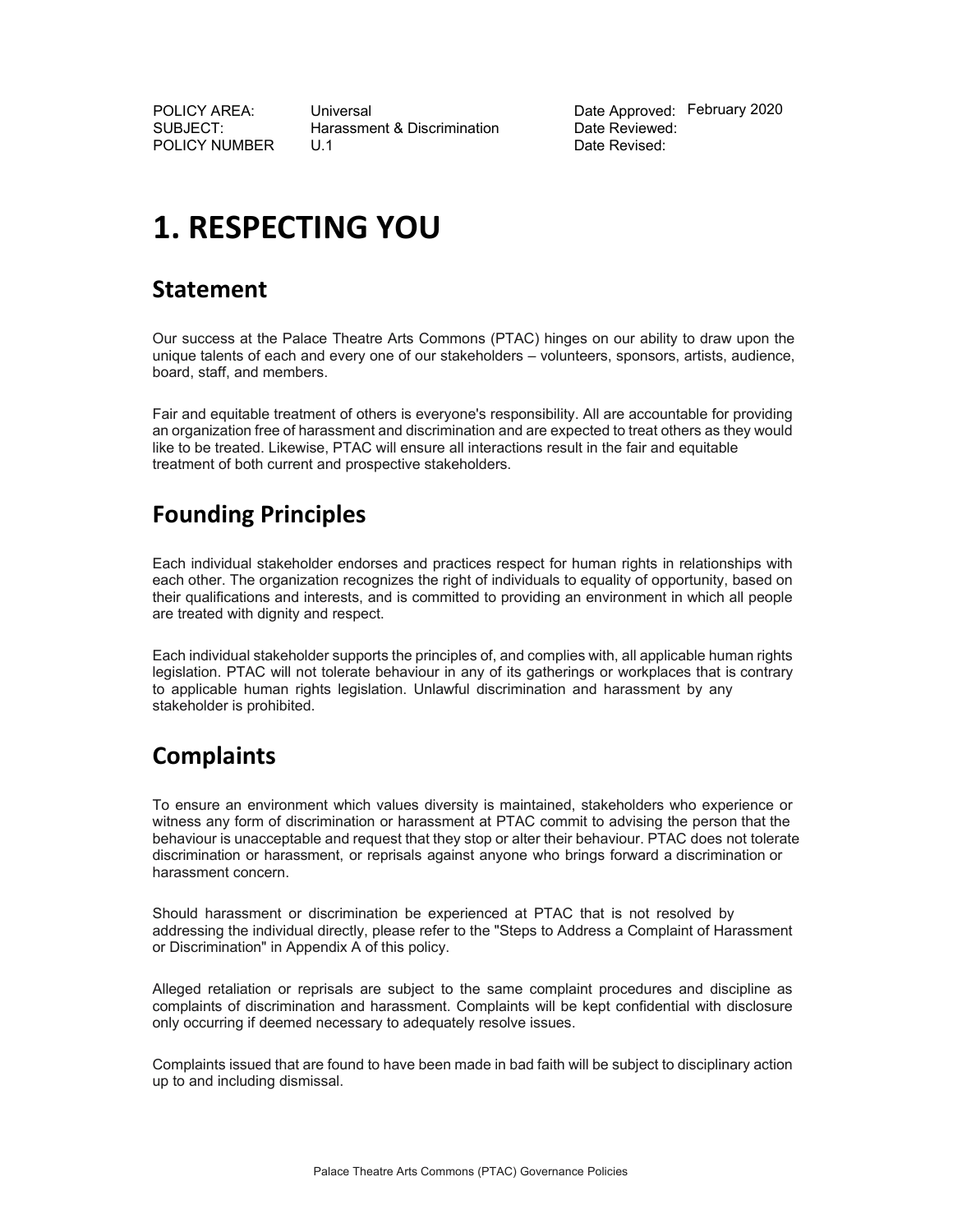# **2. PROHIBITED GROUNDS OF DISCRIMINATION AND HARASSMENT**

PTAC is committed to maintaining an environment that is free from unlawful discrimination and harassment. The prohibited grounds of discrimination and harassment include those set out under Ontario's Human Rights Code and/or any other grounds protected by law.

For greater certainty, the Prohibited Grounds include:

- a. Race
- b. Nationality or place of origin
- c. Ethnic background or origin
- d. Religion or creed, or religious belief, association, or activity
- e. Age
- f. Sex, including pregnancy, the possibility of pregnancy, or circumstances related to pregnancy
- g. Gender-determined characteristics or circumstances
- h. Sexual orientation
- i. Physical or mental disability
- j. Marital or family status or same sex partnership status
- k. Colour
- l. Ancestry
- m. Citizenship
- n. Record of offences
- o. Source of income
- p. Political belief, association, or activity

## **3. DISCRIMINATION POLICY**

Definition:

*Discrimination is differential treatment of an individual based upon their membership in a particular group (real or perceived), rather than on their personal merit. One form that discrimination may take is harassment.* 

*Discrimination also includes the failure to reasonably accommodate the special needs of an individual or group whose special needs are based on any of the Prohibited Grounds - unless the accommodation would create an undue hardship for the organization.* 

The Board of Directors is committed to ensuring that PTAC is free from discrimination in all interactions and decisions, thereby ensuring equal opportunities for all stakeholders and contractors. This non-discrimination environment applies to all terms and conditions of stakeholder involvement.

### **4. HARASSMENT**

Definition:

*"Engaging in a course of vexatious (unwanted) comment or conduct that is known or ought reasonably to be known to be unwelcome." \* \*As defined in Ontario Human Rights Code* 

For the purpose of this policy, harassment includes verbal, written, visual, or physical conduct that relates to any Prohibited Ground, where such conduct has the purpose or effect of unreasonably interfering with an individual's involvement with PTAC, creates an intimidating, hostile, offensive or poisoned environment, and/or otherwise adversely affects an individual's opportunities to participate.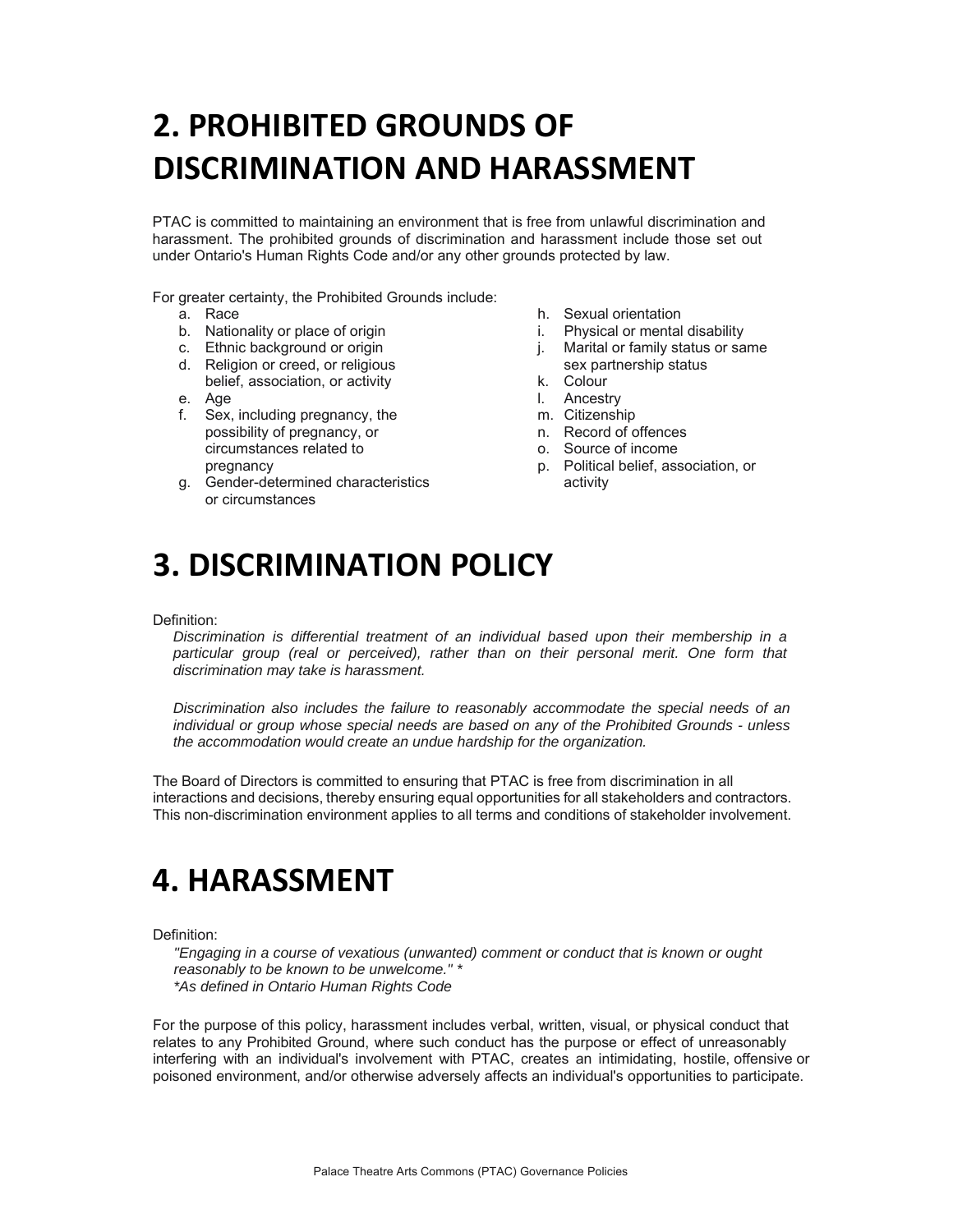PTAC will not knowingly permit, and will take all reasonable steps to terminate, any harrassment occurring at its gatherings or in its venue or workplaces, or with any activity associated with the organization. It is the organization's responsibility to provide an environment free of harassment. Any stakeholder, regardless of position, who harasses other stakeholders, will be disciplined up to and including immediate termination of that person's connection and involvement with PTAC. The Harassment Report Board (HRB; see Appendix B), supported by the Board of Directors, will address any acts of harassment that occur.

The following list provides some examples of acts that may constitute harassment:

- a. Verbal or physical abuse or threats
- b. Offensive or derogatory remarks, jokes, innuendoes, or taunts about a person's body, beliefs, or background
- c. Displaying pornographic, racist, or offensive pictures
- d. Practical jokes that cause awkwardness or embarrassment
- e. Singling a person out for unduly harsh or abusive treatment
- f. Imitation or objectionable gestures
- g. Unnecessary physical contact
- h. Outright physical assault

Prohibited conduct may occur not only through personal contact, comments, visual displays or observation, but also through exposure to media such as e-mail, display of Internet sites or other material or information on computer monitors, or radio or television programs or other broadcasts containing sexually explicit, vulgar, profane or otherwise offensive language. Prohibited conduct includes sexual harassment as defined below.

Prohibited conduct may occur either on or off PTAC's event spaces and premises and either during work or non-working hours. Board members, members, volunteers or other stakeholders who engage in prohibited conduct will be subject to serious disciplinary action, up to and including immediate termination of involvement or employment, regardless of whether such conduct rises to the level of unlawful harassment or sexual harassment.

## **5. SEXUAL HARASSMENT**

#### Definition:

*Unwelcome advances, requests for sexual favours, and other verbal, written, visual or physical conduct of a sexual nature are prohibited. Such conduct also constitutes unlawful sexual harassment where:* 

- 1) *Submission to such conduct is made, either explicitly or implicitly, a term or condition of an individual's involvement with PTAC in any manner; or*
- 2) *Submission to, or rejection of, such conduct by an individual is used as the basis for decisions affecting such individual's involvement or continued involvement; or*
- 3) *Such conduct has the purpose or effect of unreasonably interfering with an individual's involvement or creating an intimidating, hostile, offensive, or poisoned environment.*

Sexually harassing conduct may include conduct between persons of the same gender. Sexual harassment can take the form of verbal, written, visual, or physical conduct, and may include, among other things:

a. Verbal: Sexually suggestive or obscene comments, jokes, slurs, or innuendo; persistent, unwanted flirtation or invitations for dates or other social activities; sexual advances or passes; comments consistently targeted at only one gender, even if the content is not sexual; teasing or other remarks directed toward a person because of his or her gender.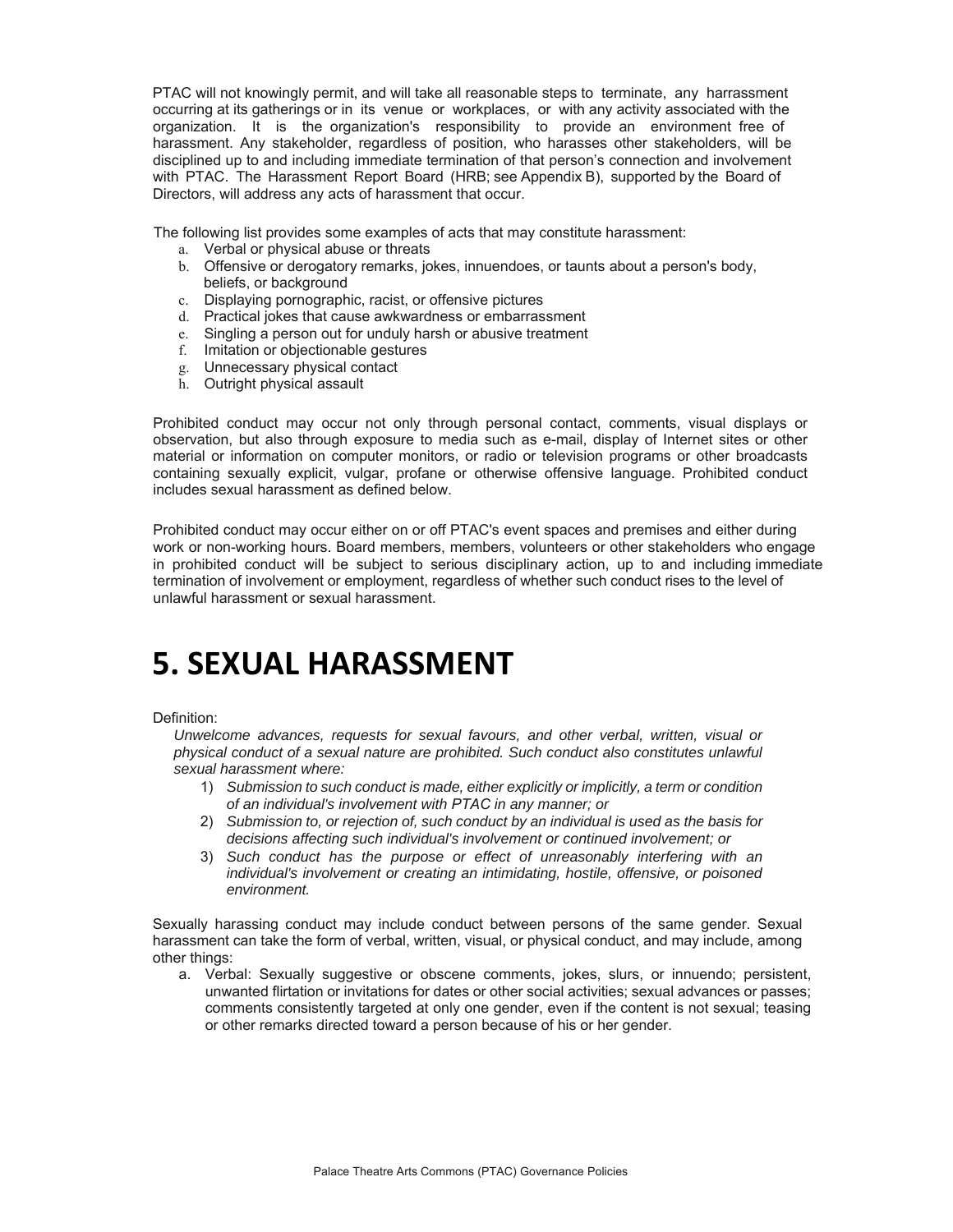- b. Written: Sexually suggestive, derogatory, or obscene letters, notes, or invitations; sexually suggestive, derogatory or obscene e-mail communications.
- c. Visual: Sexually suggestive, derogatory or obscene gestures; displaying sexually oriented or derogatory pictures, posters, photographs, drawings, or cartoons; displaying sexuallyoriented or derogatory material on computer monitors.
- d. Physical: Offensive touching; intentionally brushing against another's body; impeding or blocking another's freedom of movement.

Sexually harassing conduct may also occur either on or off PTAC event premises and either during work or non-working hours. Any stakeholders who engage in sexually harassing conduct will be subject to serious disciplinary action, up to and including immediate termination of involvement or employment for cause, regardless of whether such conduct rises to the level of unlawful harassment or sexual harassment.

### **6. PURPOSE AND INTENT**

Palace Theatre Arts Commons' Policy and Procedures for resolving harassment and discrimination and discrimination complaints have been developed to:

- Create and maintain an environment free from harassment and discrimination;
- Prevent harassment and discrimination by and against volunteers, sponsors, artists, audience, Board, members and staff;
- Establish impartial, effective and confidential procedures to resolve concerns of harassment and discrimination; and
- Educate stakeholders about their responsibilities with respect to harassment and discrimination.

*Policy adapted from: WJ Thompson* & *Associates (2011); Pillar Nonprofit Network Handbook*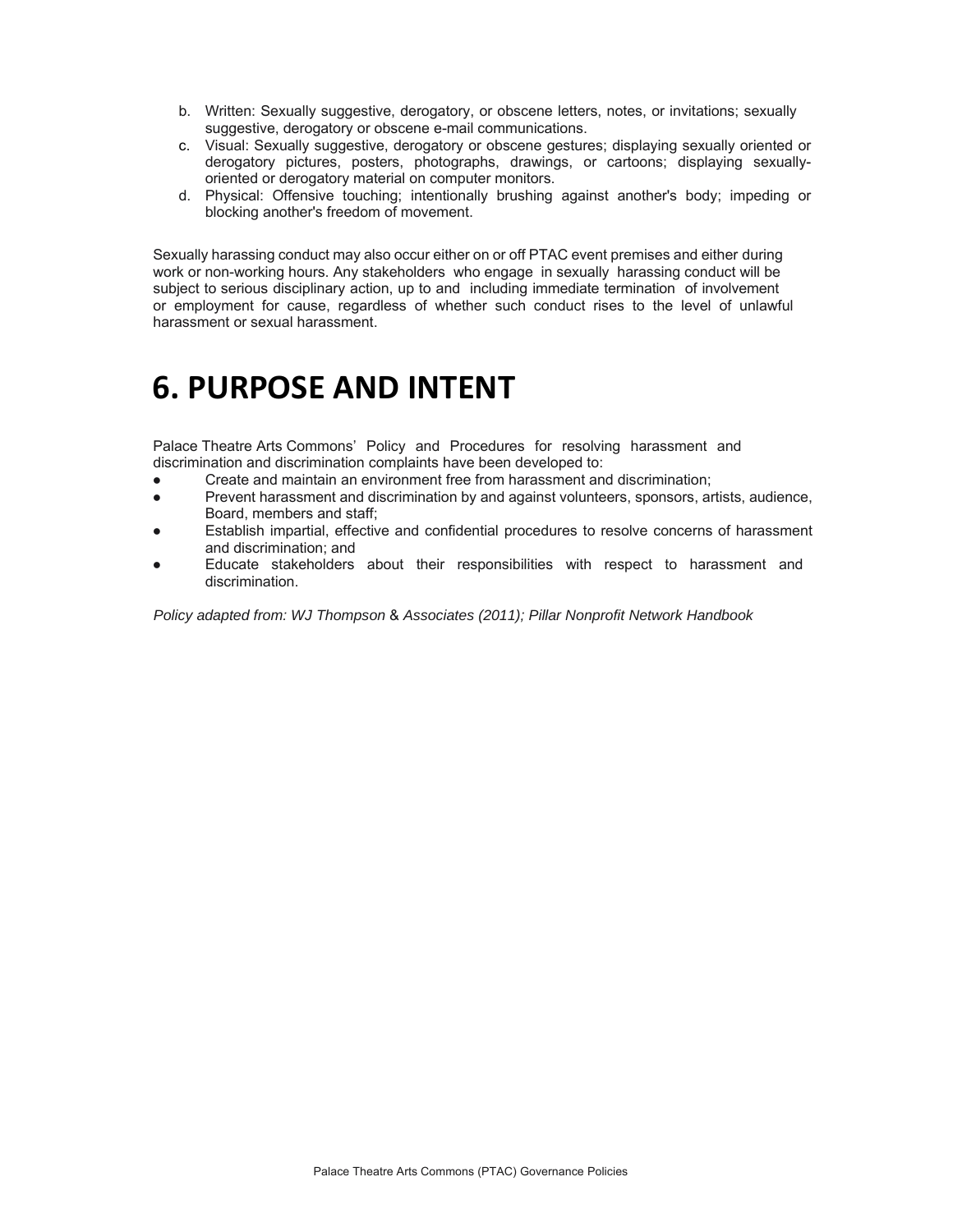# **U.1 APPENDIX A**

#### **Steps to Address a Complaint of Harassment or Discrimination**

- 1. The PTAC Harassment Report Board (defined in Appendix B) shall investigate all reports involving staff or volunteers and related to stakeholders that are submitted in writing.
- 2. If there is a conflict of interest for any member of the HRB, that member shall be recused from the investigation.
- 3. If the complainant chooses to remain anonymous the complaint cannot be publicly addressed.
- 4. Upon receipt of an attributed complaint, the HRB will confirm receipt to the complainant within two (2) business days and will, without undue delay, inform the respondent of the complaint in writing and commence an investigation.
- 5. The investigation may include interviews with the parties and/or witnesses and a review of emails and other written materials.
- 6. The HRB will then propose resolution to the involved parties. A record of the complaint and the result of the investigation will remain on the file of the complainant and respondent for a minimum period of three (3) years.
- 7. The decision as to whether or not to make a police report or to take other action will rest with the complainant.
- 8. The involved parties have the right of appeal regarding any actions involving themselves or to submit a complaint if they feel they are being treated unfairly, in violation of any applicable statute, or contrary to policy.
- 9. Any information received by the HRB will be treated with the strictest of confidentiality.